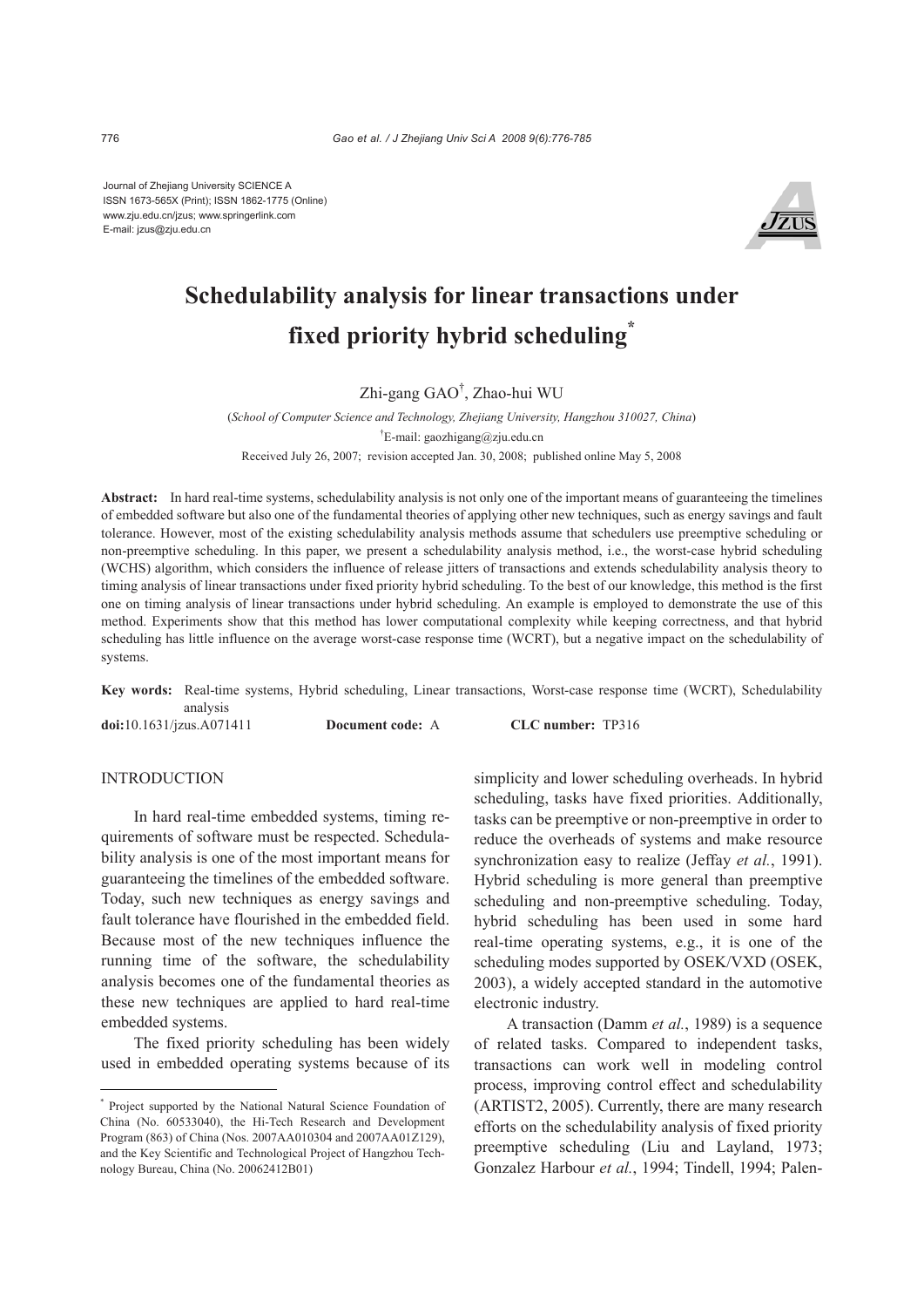cia and Gonzalez Harbour, 1999; Redell, 2004; Henia and Ernst, 2005; Fisher *et al.*, 2007; Yomsi and Sorel, 2007). However, most of the research efforts on the fixed priority non-preemptive scheduling (Jeffay *et al.*, 1991; Khil *et al.*, 1997; Dolev and Keizelman, 1999; Baruah and Chakraborty, 2006) focus on the schedulability analysis of independent tasks under EDF (earliest deadline first) (Buttazzo, 1995). Wang and Wu (2004) proposed a schedulability analysis method on fixed priority hybrid scheduling. However, their method is only suitable for independent tasks. In this paper we extend the schedulability analysis method proposed by Gonzalez Harbour *et al.*(1994), and present a schedulability analysis method for linear transactions under fixed priority hybrid scheduling on a single processor—the WCHS (worst-case hybrid scheduling) algorithm. WCHS considers the release jitters of transactions and extends schedulability analysis to hybrid scheduling. Experiments show that WCHS has lower computational complexity while keeping correctness, and that hybrid scheduling has little influence on the average worst-case response time (WCRT) besides a negative impact on the schedulability of transactions.

#### RELATED WORK

Currently, there have been many research efforts focusing on the schedulability analysis of transactions. Tindell (1994) proposed a schedulability analysis method, which uses static offsets to describe the precedence constraints among tasks in a transaction. Palencia and Gonzalez Harbour (1999) extended the schedulability analysis method of Tindell and presented the WCDO (worst-case dynamic offsets) algorithm. WCDO introduces dynamic offsets and jitters to describe the influence of a task's response time variation on its succeeding tasks. Palencia and Gonzalez Harbour (1998) presented the WCDOPS algorithm, which considers the execution order of tasks among different jobs of a transaction. Redell (2004) extended the WCDOPS algorithm and proposed the WCDOPS+ algorithm, which considers not only the influence of the execution order of tasks in different jobs of a transaction, but also the influence of the priority structure of tasks on the execution order of tasks. Jiang (2006) presented a decoupled scheduling approach for distributed hard real-time embedded

automotive systems that have tasks with precedence constraints, and his research efforts focus on the extensibility of scheduling.

In the task model with precedence relationship, the release time of tasks is described by using offsets and jitters. A transaction's WCRT is obtained by analyzing the WCRT of its tasks sequentially.

The HKL algorithm presented by Gonzalez Harbour *et al.*(1994) makes use of the canonical forms of tasks ["tasks" and "subtasks" in (Gonzalez Harbour *et al.*, 1994) are respectively equal to "transactions" and "tasks" in logic] to simplify the response time analysis of tasks. However, HKL assumes that the release jitters of transactions are zero and that the tasks are preemptive, which constrains its application.

## SCHEDULABILITY ANALYSIS UNDER FIXED PRIORITY HYBRID SCHEDULING

#### **Computational model and basic notation**

There are *n* periodic transactions *Γ*1, *Γ*2, …, *Γn* in the system. A transaction *Γi* has the period *Ti*, WCET (worst-case execution time) *Ci*, and deadline *Di*. *Γi* is composed of *m* tasks,  $\tau_{i1}, \tau_{i2}, \ldots, \tau_{im}$  ( $m \ge 1$ ). The task  $\tau_{ik}$  $(m \ge k \ge 1)$  has the priority  $P_{ik}$ , WCET  $C_{ik}$ , and period  $T_i$ . If  $\tau_{ik}$  is a preemptive task, it can be preempted by other high-priority tasks. If *τik* is a non-preemptive task, it can only be preempted before it is executed; but once  $\tau_{ik}$  is executed, it cannot be interrupted by other tasks until it is completed.  $\Gamma_i$  is activated by a periodic external event (i.e., *Γi* arrives). The delay between *Γi*'s activation instant  $a_i$  and its release instant  $r_i$  is its release jitter, denoted as  $J_i$  (= $r_i$ − $a_i$ ), and  $J_i$ < $T_i$ . When  $\tau_{i1}$  is completed, it sends a message to  $\tau_{i2}$ .  $\tau_{i2}$  releases itself immediately when it receives the message from *τi*1. When *τi*2 is completed, it sends a message to *τi*3. This process is repeated until the last task  $\tau_{im}$  of  $\Gamma_i$  is completed. *Di* may be less than, larger than, or equal to *Ti*. One instance of *Γi* activated by an external event is called a job of *Γi*. In this paper, we assume that different jobs of a transaction are executed sequentially (which is very common in control systems), i.e., the  $(i+1)$ th job will be permitted to be executed only after the *j*th job is completed. Moreover, we do not consider the blocked time caused by accessing mutually exclusive resources. The response time of the *j*th job of  $\Gamma$ <sup>*i*</sup> ( $\Gamma$ <sub>*j*,*i*</sub>),  $R$ <sub>*j*,*i*</sub>, is the time interval between  $\Gamma$ <sup>*i*</sup>,*i*'s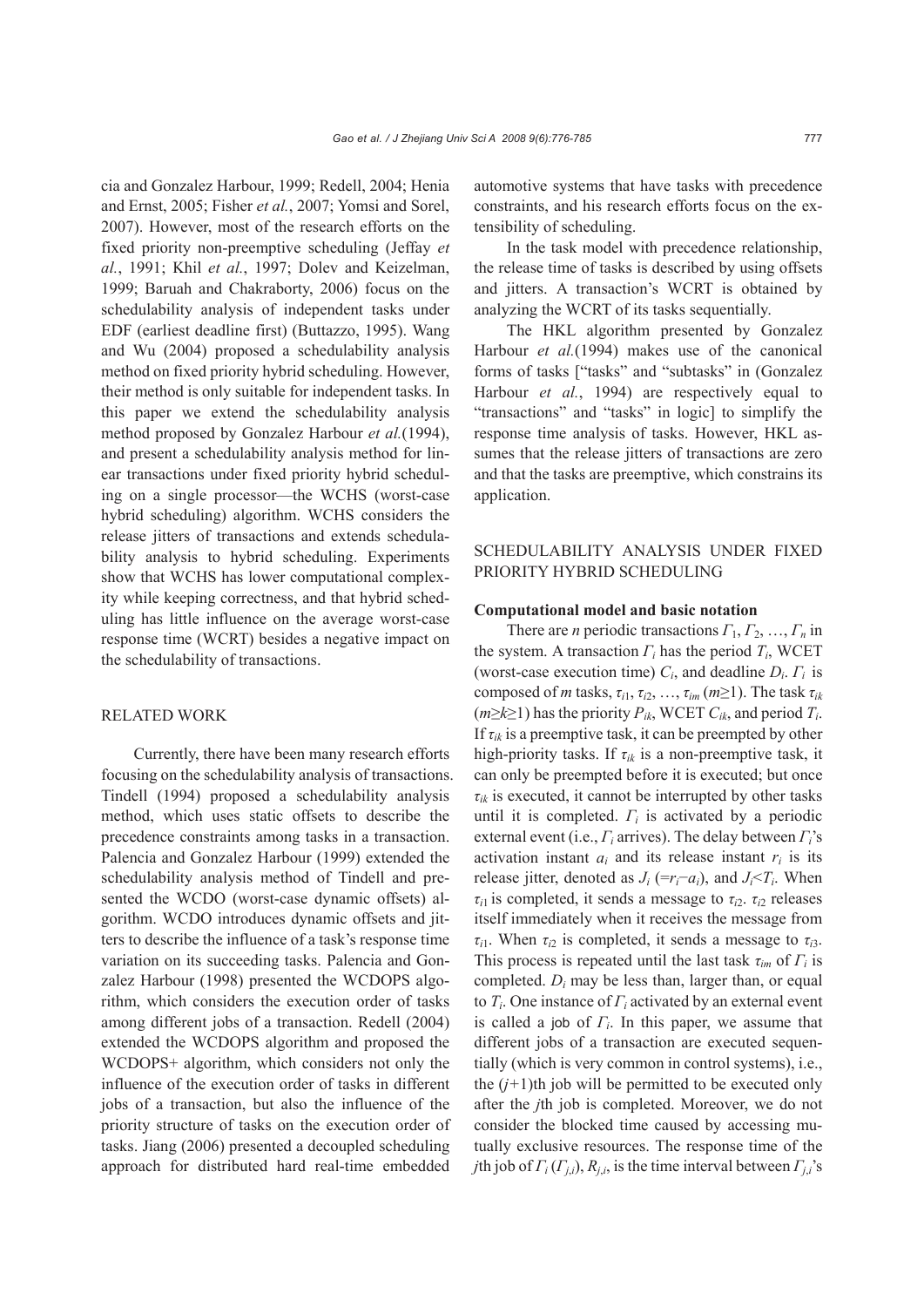activation instant and completion instant. The maximum response time of all jobs of *Γi* is called its WCRT. The goal of the schedulability analysis is to decide whether all transactions meet their deadlines, i.e., their WCRT is no longer than their deadlines.

*P*min(*m*) denotes the least priority of the tasks in *Γm*. When  $P_{\min(m)} \ge P_{ij}$ ,  $\Gamma_m$  has multiply preemptive effect on  $\tau_{ij}$ . When  $\exists k, (P_{m1}, \dots, P_{mk} \ge P_{ij}) \wedge (P_{m(k+1)} < P_{ij})$ ,  $\Gamma_m$  has singly preemptive effect on  $\tau_{ij}$ . When  $\exists k, l$ ,  $(P_{mk} < P_{ij}) \wedge (P_{m(k+1)}, \cdots, P_{ml} \geq P_{ij}) \wedge (P_{m(l+1)} < P_{ij}), \Gamma_m$  has blocking effect on *τij*.

If a transaction consists of consecutive tasks whose priorities do not decrease, the transaction is said to be in canonical form. From the proof of (Gonzalez Harbour *et al.*, 1994), we know the response time of *Γi* is equal to that of its canonical form, *Γi*′. If *Γm* is not in canonical form, it can be transformed into its canonical form *Γm*′ by using the algorithm of (Gonzalez Harbour *et al.*, 1994). A canonical form task  $\tau'_{ik}$  may consist of multiple tasks of  $\Gamma_i$ .

#### **Length of the busy period**

Lehoczky (1990) introduced the concept of the busy period to derive the WCRT of a task under fixed priority scheduling with arbitrary deadlines. Gonzalez Harbour *et al.*(1994) showed no matter how long the deadlines of the tasks are, it is necessary to use the "busy period" to analyze the WCRT of tasks with multiple subtasks.

If *Li* is a time interval during which only the tasks whose priorities are larger than or equal to  $P_{\text{min}(i)}$ exist, and all jobs of *Γi* released during *Li* are all completed during *Li*, *Li* is called a *Γi*-busy period.

In the following discussion, we use *Γi* as an example to explain how to calculate its busy period. For readability reasons, in most cases, we use "busy period" to denote "*Γi*-busy period".

Lehoczky (1990) proposed that the longest response time of a task can be obtained from the jobs of the task in a busy period, and that the maximum response time in all the jobs in the *Γi*-busy period is the WCRT of *Γi*. We must identify the length of the *Γi*-busy period to obtain the job number in the *Γi*-busy period before we calculate the response time of each job of  $\Gamma_i$ .

In fact, multiply preemptive effect, singly preemptive effect and blocking effect on  $\tau_{ij}$  are all relevant to the *Γi*-busy period: if *Γm* has multiply preemptive effect on  $\tau_{ij}$ ,  $\Gamma_m$  may be executed multiple times (i.e., multiple jobs of *Γm* may be activated) during the  $\Gamma_i$ -busy period and they may preempt  $\tau_i$ multiple times; if *Γm* has singly preemptive effect on *τij*, *Γm* is executed only once (i.e., one job of *Γm* is activated) during the *Γi*-busy period; if *Γm* has blocking effect on *τij*, *Γm* may block *Γi* once during the *Γi*-busy period.

When creating the busy period, the other transactions need to be classified according to  $P_{\text{min}(i)}$  in order to find their maximum contribution to the busy period. In fact, because  $P_{\text{min}(i)}$  is equal to  $P'_{i}$ , classifying the types of transactions according to  $P_{\text{min}(i)}$  is equal to that according to  $P'_{i}$ . To use the notations of transaction types in a uniform manner, in the following discussion about the busy period, unless otherwise stated, we use  $P'_{i1}$  instead of  $P_{\min(i)}$ ,  $\tau'_{i1}$  instead of  $\Gamma_i$ . If the priority of  $P'_i$  is 3, a transaction with the priority sequence  $(6, 5, 1, 2, 9)$  is classified to be task segments (H, L, H), where H denotes one or more tasks whose priorities are larger than or equal to  $P'_{i}$ , L denotes one or more tasks whose priorities are less than  $P'_{i}$ . A transaction other than  $\Gamma_i$  can be classified into one of the following five types:

(1) Type-1 transaction, i.e., (H) transaction. All tasks' priorities of a type-1 transaction are equal to or higher than  $P'_{i}$ , and may preempt  $\tau'_{i}$  more than once during the busy period.

(2) Type-2 transaction, i.e.,  $((HL)^+)$  transaction (+ denotes equal to or more than one). A type-2 transaction is composed of H segments followed by L segments. Usually, every type-2 transaction uses its initial H segment to preempt  $\tau'_{i1}$  once during the busy period. In some special cases, an internal H segment can also block  $\tau'_{ii}$  once. A type-2 transaction can exhibit singly preemptive effect or blocking effect.

(3) Type-3 transaction, i.e.,  $((HL)^{+}H)$  transaction. A type-3 transaction differs from a type-2 transaction in that it ends with an H segment. Like type-2 transactions, it usually exhibits singly preemptive effect. In some special cases, it can exhibit blocking effect.

(4) Type-4 transaction, i.e.,  $((LH)^{\dagger}L^0)$  transaction (0 denotes equal to zero or one). A type-4 transaction is composed of L segments followed by H segments. No or one L segment lies at the end of a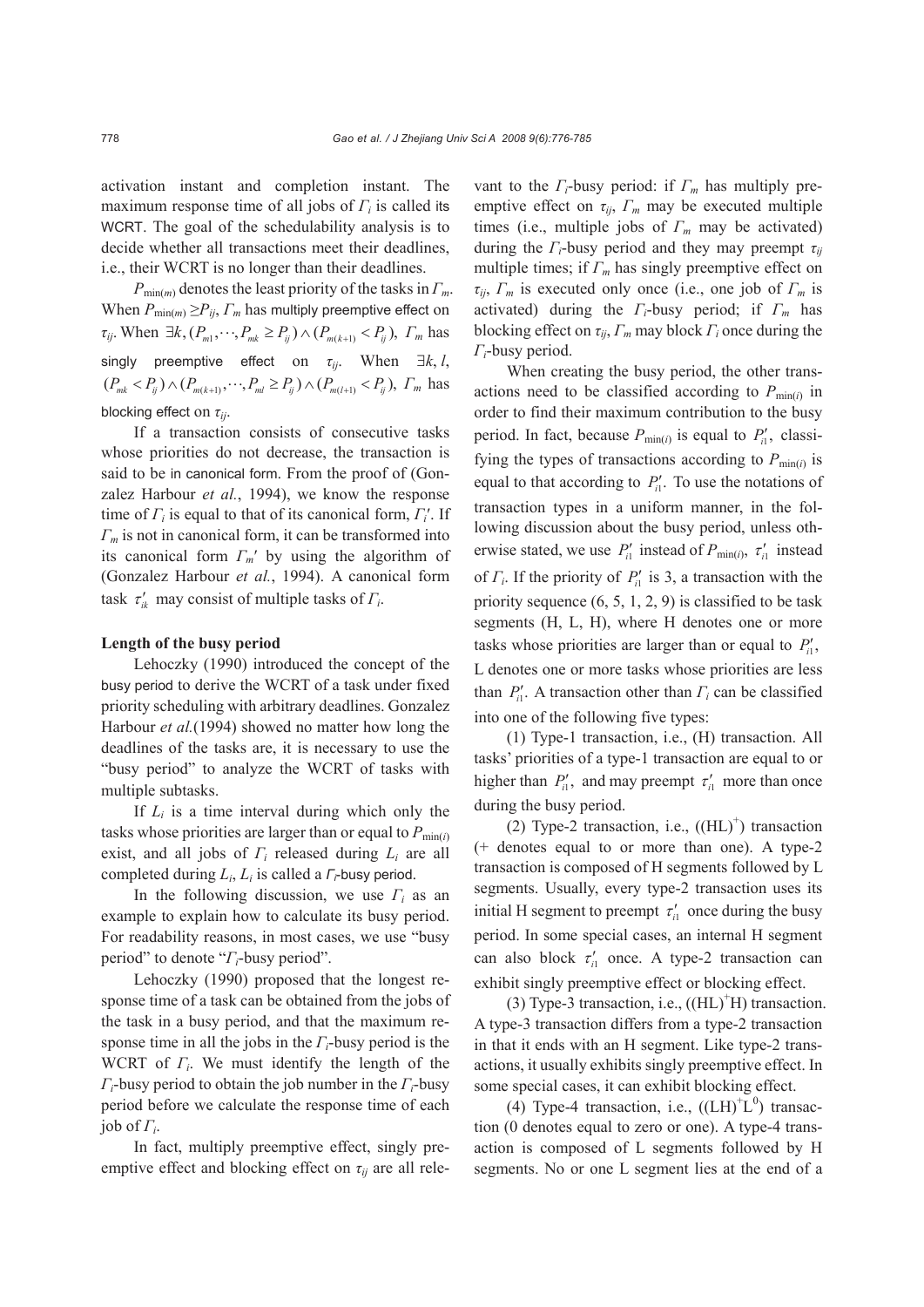type-4 transaction. It can only exhibit blocking effect.

(5) Type-5 transaction, i.e., (L) transaction. All tasks' priorities of a type-5 transaction are lower than  $P'_{i1}$ , and it has no effect on the completion time of  $\tau'_{i1}$ .

Note that type-2 and type-3 transactions contribute singly preemptive effect under the default condition. In some special cases, a type-2 or type-3 transaction may contribute the blocking effect. The blocking effect contributed by type-2, type-3 and type-4 transactions is caused by H segments, and we call it task blocking. Under hybrid scheduling, non-preemptive tasks can also contribute the blocking effect, which is called the non-preemptive blocking.

After transactions are classified, in order to deal with the non-preemptive blocking, we perform the following process. Let's use  $\tau_{ip}$  as an example. If  $\tau_{ip}$  $(j \neq i)$  is a non-preemptive task with  $P_{jp} \geq P'_{i1}$ ,  $\tau_{jp}$  will be classified into an H segment, so we need not consider its non-preemptive blocking effect. When  $P_{jp} < P'_i$ , if  $\tau_{ip}$  is the immediate predecessor of  $H_{jk}$ , an internal H segment or final H segment of  $\Gamma_i$ ,  $\tau_i$  should be merged with  $H_{jk}$ , i.e., transformed into a new H segment  $H'_{jk}$ which consists of *τjp* and *Hjk*; otherwise, transform *τjp* into an H segment. Note that if  $\tau_{jq}$ , ...,  $\tau_{jp}$  are consecutive non-preemptive tasks with  $P_{j} \le P'_{i1}$  ( $p \ge r \ge q$ ) before  $H_{ik}$ , only  $\tau_{ip}$  can be merged with  $H_{ik}$  because preemption can occur between non-preemptive tasks. Because of non-preemptive blocking, type-2 transactions may add a final H segment and/or internal H segments. With respect to a type-4 or type-5 transaction, it may add internal H segments wherever non-preemptive tasks lie. After the above process, all non-preemptive blockings are merged into internal H segments or final H segments of transactions.

When calculating the blocked time of *Γi*, we should consider the maximum blocking effect from the internal H segments and final H segments of type-2 and type-3 transactions, together with the internal H segments of type-4 and type-5 transactions. By extending the method of blocking time calculation in (Gonzalez Harbour *et al.*, 1994), we can derive the blocked time of a transaction. Assuming the H segment with the longest WCET in all type-4 and type-5 transactions is  $B'_{4,5}$ , and  $\Gamma_p$  is a type-2 or type-3 transaction with the initial H segment's WCET  $F_p$ , the maximum internal H segment's WCET *Mp*, and the

final H segment's WCET *Lp*. If there is no internal H segment or final H segment,  $M_p$  or  $L_p$  is equal to zero. The maximum blocking time caused by type-2 and type-3 transactions is

$$
B_{2,3} = \max_{\Gamma_p \in T23_{i1}} \Big( \max \Big( M_p - F_p - B'_{4,5}, L_p - B'_{4,5} \Big) \Big), \tag{1}
$$

where  $T23<sub>i1</sub>$  denotes the set of type-2 and type-3 transactions of  $\tau'_{i}$ . If  $B_{2,3}$  is no more than zero, the blocked time of  $\tau'_{i}$ , i.e.  $B_i$ , is equal to  $B'_{4,5}$ . Otherwise, the maximum blocking time is caused by a type-2 or type-3 transaction. Assuming that the transaction  $\Gamma_{\rm b}$  in  $T23_{i1}$  causes the maximum blocking effect, if  $M_b$ <sup>- $F_b$ > $L_b$ , the blocking time is caused by an</sup> internal H segment. Set  $B_i$  to be  $M_b$  and change the transaction type of  $\Gamma<sub>b</sub>$  to be a type-5 transaction. Otherwise, set  $B_i$  to be  $L_b$  and keep the transaction type of *Γ*b unchanged.

In the HKL algorithm, the critical instant of *Γi* is defined as the instant when *Γi* is released with its multiply preemptive tasks and singly preemptive tasks simultaneously, and suffers from the maximum blocked time. In this paper, because of release jitters of transactions, the definition of critical instant should be redefined to make the other transactions have the maximum interference in *Γi*.

Assuming that *Γp* is a type-1 transaction of *Γi*, and  $t_c$  is the instant when a job of  $\Gamma_i$  is released.  $\Gamma_p$  has the capability of multiple preempting *Γi*. According to the interference time analysis of (Audsley *et al.*, 1993) for tasks with release jitters, we can derive that *Γp* has the maximum preemption time for *Γi* during the busy period when the jobs of *Γi* and *Γp* before *t*c undergo the maximum release jitters and are released at  $t_c$  simultaneously, and the jobs of  $\Gamma_i$  and  $\Gamma_p$  after  $t_c$  have the release jitters of zero. This scenario is shown in Fig.1, where  $a_{m,n}$  and  $r_{m,n}$  denote the arrival instant and the release instant of the *m*th job of *Γn*, respectively.

If *Γp* is a type-2, type-3, type-4, or type-5 transaction, it may be a singly preemptive transaction or a blocking transaction, i.e., *Γp* can be executed once at most in the busy period. *Γp* will contribute the maximum time to the busy period if it is released at  $t_c$  when it is a singly preemptive transaction, or its maximum blocking H segment is released at  $t_c$  when it is a blocking transaction. The  $t_c$  constructed as above is the critical instant of *Γi*.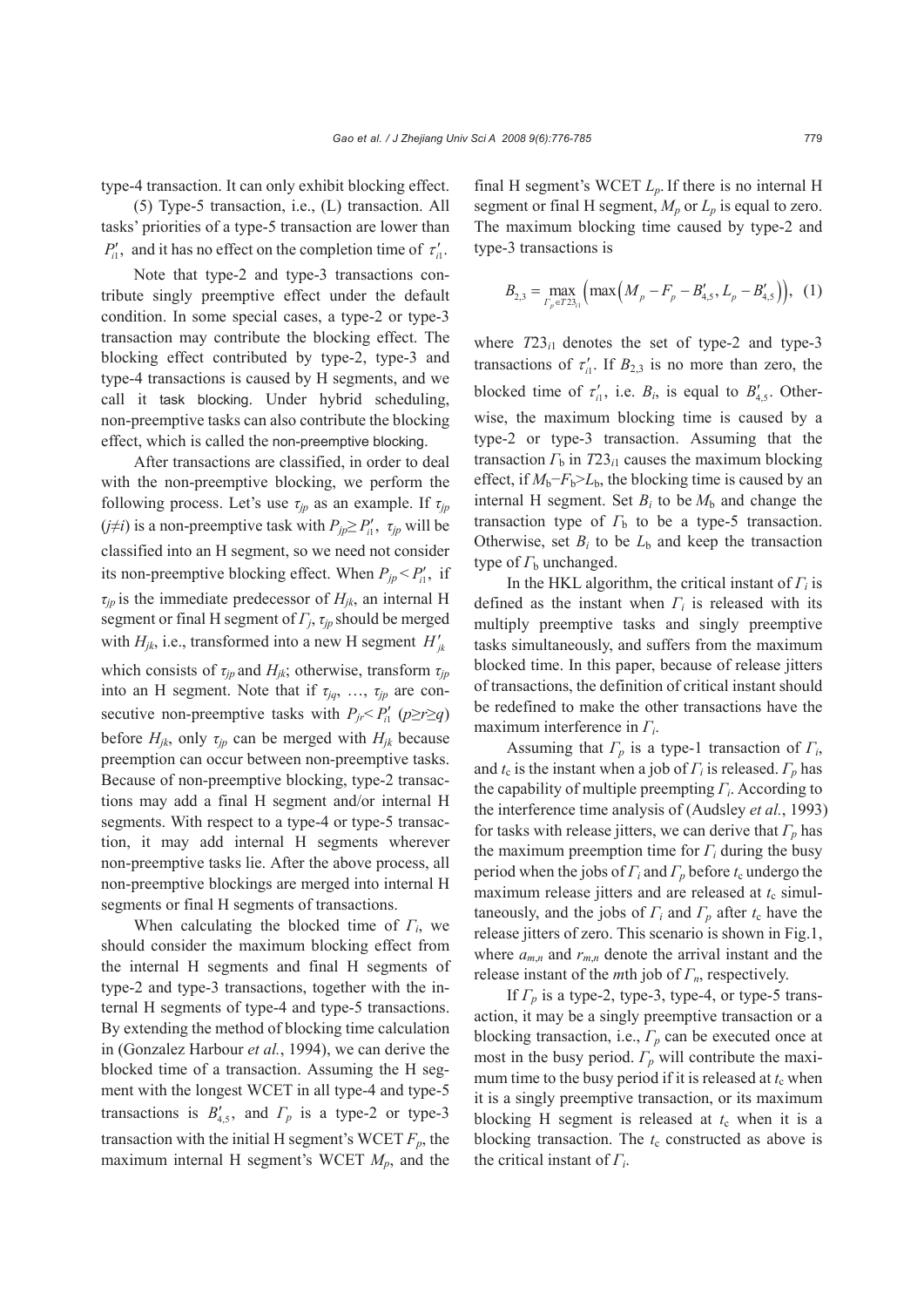

**Fig.1 Maximum preemption effect of**  $\Gamma_p$  **on**  $\Gamma_i$ 

Because of the release jitters, there will be more jobs of transactions in the busy period of *Γi*. Considering the release jitters, we extend the definitions of the length of the busy period in (Gonzalez Harbour *et al.*, 1994) and the definitions of the job number of *Γ<sup>i</sup>* in the busy period.

The length of the busy period is defined as

$$
L_{i} = \min\left(t > 0 \mid t = B_{i} + \sum_{\Gamma_{p} \in MP_{i1}} \left[ (t + J_{p}) / T_{p} \right] C_{p} + \sum_{\Gamma_{p} \in SP_{i1}} \left( C_{p}^{h} + \left[ (t + J_{p}) / T_{i} \right] C_{i} \right) \right),
$$
\n(2)

where  $B_i$  is the blocked time that  $\Gamma_i$  suffers;  $MP_{i1}$  is the set of transactions which exhibits multiply preemptive effect on  $\tau'_{i}$ ; the term in which  $MP_{i1}$  lies denotes the multiply preemptive time that *Γi* suffers in the busy period;  $SP_{i1}$  is the set of transactions which exhibits singly preemptive effect on  $\tau'_{i}$ ;  $C_p^h$  is the WCET of the initial H segment of  $\Gamma_p$ ; the term in which  $SP_{i1}$  lies denotes the singly preemptive time that *Γi* suffers in the busy period; the last term in the right of Eq.(2) denotes the total execution time of all the jobs of  $\Gamma$ <sup>*i*</sup> in the busy period. Eq.(2) can be solved by iteration.

The job number of *Γi* in the busy period is

$$
N_i = \left[ \left( L_i + J_i \right) / T_i \right]. \tag{3}
$$

#### **WCRT of a transaction**

The WCRT of *Γi* is equal to the maximum response time of all jobs of *Γi* in the busy period. When calculating the response time of the *k*th job of *Γi*, first transform  $\Gamma$ <sup>*i*</sup> into its canonical form  $\Gamma$ <sup>*i*</sup>, and then calculate the completion time of each canonical form task  $\tau'_{ii}$  sequentially. According to the completion time of the last canonical form task of the *k*th job of *Γi*, we can obtain the response time of the *k*th job of *Γi*.

Assuming that  $\tau'_{ii}$  consists of one or more task(s), we first prove a lemma before calculating the completion time of  $\tau'_{ii}$ .

**Lemma 1** If the last task of  $\tau'_{ij}$  is preemptive, the completion time of  $\tau'_{ii}$  will not be affected by the preemption properties of the other task(s) it includes. **Proof** In the response time of  $\tau'_{ij}$ , if  $j=1$ , the interference time from other transactions includes three parts: multiply preemptive time, singly preemptive time and blocked time; if *j*>1, the interference time from other transactions only includes multiply preemptive time and singly preemptive time. Because blocking always occurs before  $\tau'_{ij}$  is executed, the blocked time that  $\tau'_{ij}$  suffers is not affected by the preemption properties of tasks that  $\tau'_{ii}$  includes. Assume that the last task  $\tau'_{ii}$ includes is  $\tau_e$ .  $\Gamma_p$  is a multiply preemptive or singly preemptive transaction, and it is released before *τ*e. From the transformation algorithm of canonical form tasks of (Gonzalez Harbour *et al.*, 1994), we know that the priority of  $\tau_e$  is equal to  $P'_i$ , i.e.,  $\tau_e$  has the least priority in all tasks included in  $\tau'_{ii}$ . Whether the task(s) included in  $\tau'_{ij}$  is/are preemptive or not, even in the worst case,  $\Gamma_p$  will be executed by preempting  $\tau_e$ after  $\tau_e$  is released. If  $\Gamma_p$  is released between the release instant and completion instant of  $\tau_e$ , it will be executed by preempting  $\tau_e$ . From the above discussion, we can conclude that all tasks which have interference effect on  $\tau'_{ij}$  can exhibit their interference effect between the release instant and completion instant of  $\tau'_{ij}$ . Therefore if  $\tau_e$  is preemptive, the response time of  $\tau'_{ii}$ will not be affected by the preemption properties of the other task(s) it includes.

We number the first job of *Γi* in the busy period to be 1, and the subsequent jobs to be 2, 3, and so on. Assume the instant at which the critical instant occurs to be zero, and the completion time is the time span from the critical instant on. For simplicity, in the following parts, we assume  $C_{ij}$  and  $C_p$  refer to the WCET of  $\tau'_{ii}$  and  $\Gamma_p'$ , respectively.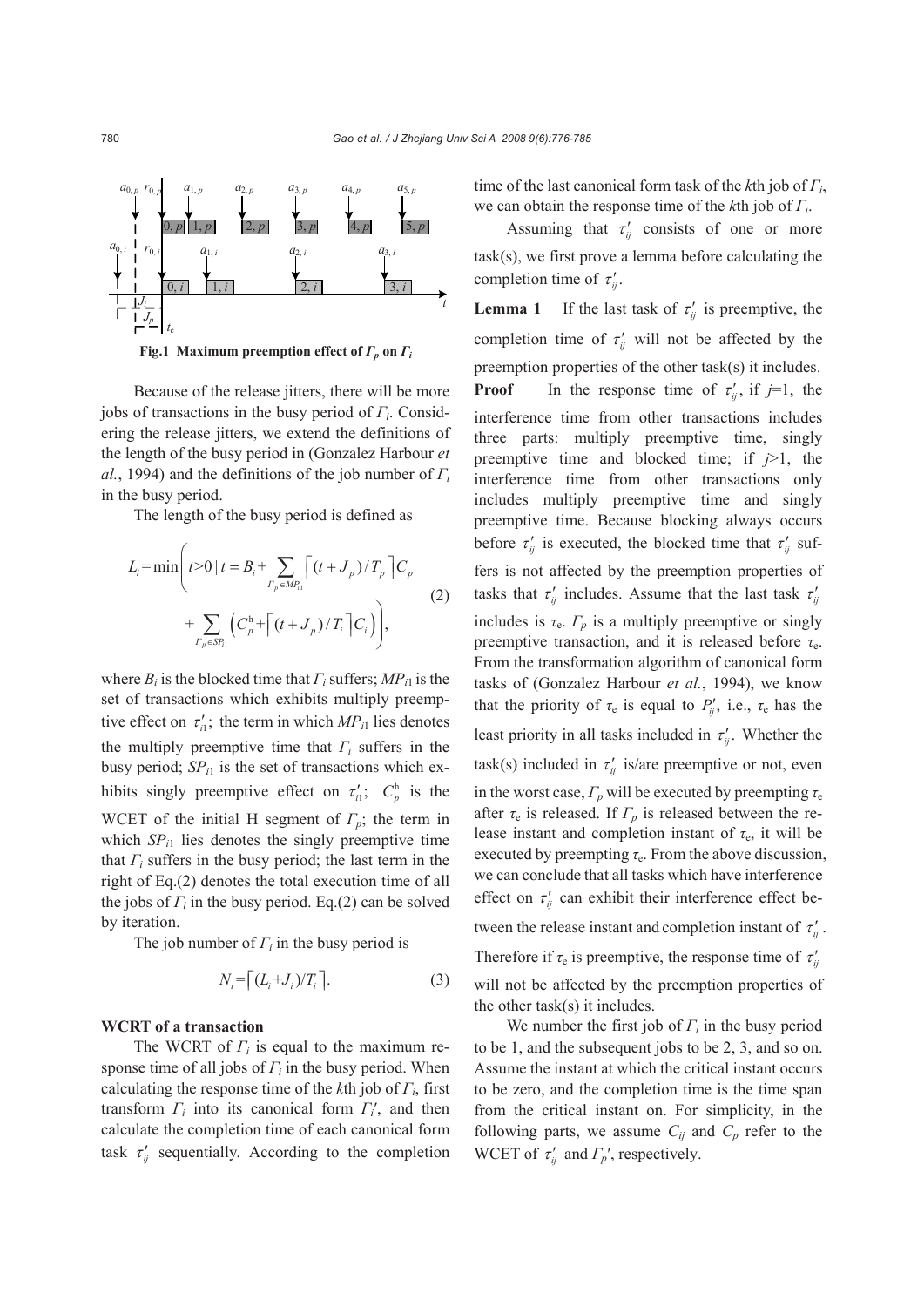According to the computational model, we extend the algorithm presented by Gonzalez Harbour *et al.*(1994) by incorporating release jitters and non-preemptive tasks, and develop the WCHS algorithm to analyze the completion time of transactions under hybrid scheduling.

We first calculate the completion time of  $\tau'_{i1}$  in the *k*th job of  $\Gamma_i$ ,  $\tau'_{k,i}$ .

If the last task of  $\tau'_{k,i}$  is a preemptive task, the completion time of  $\tau'_{k,i}$  is

$$
E_{k,i} = \min\left(t > 0 \mid t = B_i + \sum_{\Gamma_p \in MP_{i1}} \left[ (t + J_p) / T_p \right] C_p + \sum_{\Gamma_p \in SP_{i1}} C_p^{\text{h}} + C_{i1} + (k - 1) C_i \right). \tag{4}
$$

If the last task of  $\tau'_{k,i}$ ,  $\tau_{e1}$ , is a non-preemptive task with the WCET of  $C_{el}$ , the completion time of  $\tau'_{k,i}$  is

$$
E_{k,i} = W_{k,i} + C_{\text{el}},\tag{5}
$$

where

$$
W_{k,i1} = \min\left(t > 0 \mid t = B_i + \sum_{\Gamma_p \in MP_{i1}} \left[ (t + J_p) / T_p \right] C_p + \sum_{\Gamma_p \in SP_{i1}} C_p^{\text{h}} + C_{i1} - C_{\text{el}} + (k - 1) C_i \right),\tag{6}
$$

where  $W_{k,i}$  is the waiting time of  $\tau'_{k,i}$ .

After obtaining the completion time of the first task, we should adjust the types of transactions because  $\tau'_{k,i2}$  has a higher priority. The multiply preemptive tasks of  $\tau'_{k,i2}$  can be classified according to the priority level of  $\tau'_{k,i2}$ . The singly preemptive task of  $\tau'_{k i2}$  is a subset of  $MP_{i1}$ , denoted as

$$
SP_{i2} = \left\{ \Gamma_p \mid \Gamma_p \in (MP_{i1} - MP_{i2}) \land \left( \exists k, (P_{p1}, \cdots, P_{pk} \right) \ge P'_{i2}) \land (P_{p(k+1)} < P'_{i2}) \right\}.
$$
 (7)

If the last task of  $\tau'_{k i2}$  is a preemptive task, the completion time of  $\tau'_{k}$  is

$$
E_{k,i2} = \min\left(t > 0 \mid t = E_{k,i1} + C_{i2} + \sum_{\Gamma_p \in MP_{i2}} \left[ \left[ (t + J_p) / T_p \right] - \left[ (E_{k,i1} + J_p) / T_p \right] \right] C_p + \sum_{\Gamma_p \in SP_{i2}} \min\left(1, \left[ \left[ (t + J_p) / T_p \right] \right] - \left[ (E_{k,i1} + J_p) / T_p \right] \right) C_p^{\text{h}} \right).
$$
\n(8)

If the last task of  $\tau'_{k i2}$ ,  $\tau_{e2}$ , is a non-preemptive task with the WCET of  $C_{e2}$ , the completion time of  $\tau'_{k,i2}$  is

$$
E_{k,i2} = W_{k,i2} + C_{e2},\tag{9}
$$

where

$$
W_{k,i2} = \min\left(t > 0 \mid t = E_{k,i1} + C_{i2} - C_{e2} + \sum_{\Gamma_p \in MP_{i2}} \left[ \left[ (t + J_p) / T_p \right] - \left[ (E_{k,i1} + J_p) / T_p \right] \right] C_p + \sum_{\Gamma_p \in SP_{i2}} \min\left(1, \left[ \left[ (t + J_p) / T_p \right] - \left[ (E_{k,i1} + J_p) / T_p \right] \right] \right) C_p^{\text{h}} \right).
$$
\n(10)

After obtaining the completion time of  $\tau'_{k,i2}$ , the completion time of the subsequent canonical form tasks can be calculated sequentially. When calculating the completion time of  $\tau'_{k, ij}$ , we should obtain  $MP_{ij}$ and  $SP_{ii}$ .  $MP_{ii}$  can be obtained by classifying all transactions according to the priority level of  $\tau'_{kji}$ . By considering the release jitters of transactions in task type classification of the algorithm presented by Gonzalez Harbour *et al.*(1994),  $SP_{ij}$  is denoted as follows:

$$
SP_{ij} = SP'_{ij} \cup SP''_{ij}.
$$
 (11)

$$
SP'_{ij} = \left\{ \Gamma_p \mid \Gamma_p \in SP_{i(j-1)} \land \left( \left[ (E_{k,i(j-1)} + J_p) / T_p \right] - \left[ (E_{k,i(j-2)} + J_p) / T_p \right] \right) \right\}
$$

$$
- \left[ (E_{k,i(j-2)} + J_p) / T_p \right] = 0 \land \left( \exists l, (P_{p1}, \cdots, P_{pl} \ge P'_{ij}) \right)
$$

$$
\land (P_{p(l+1)} < P'_{ij}) \right\},
$$

$$
SP''_{ij} = \left\{ \Gamma_p \mid \Gamma_p \in (MP_{i(j-1)} - MP_{ij}) \land (\exists l, (P_{p1}, \cdots, P_{pl} \ge P'_{ij}) \right)
$$

$$
\land (P_{p(l+1)} < P'_{ij}) \right\}.
$$

After that, using equations similar to Eqs.(8) and (9), we can obtain the completion time of  $\tau'_{kji}$ . The response time of the *k*th job of *Γi* is

$$
R_{k,i} = E_{k,im} + J_i - (k-1)T_i.
$$
 (12)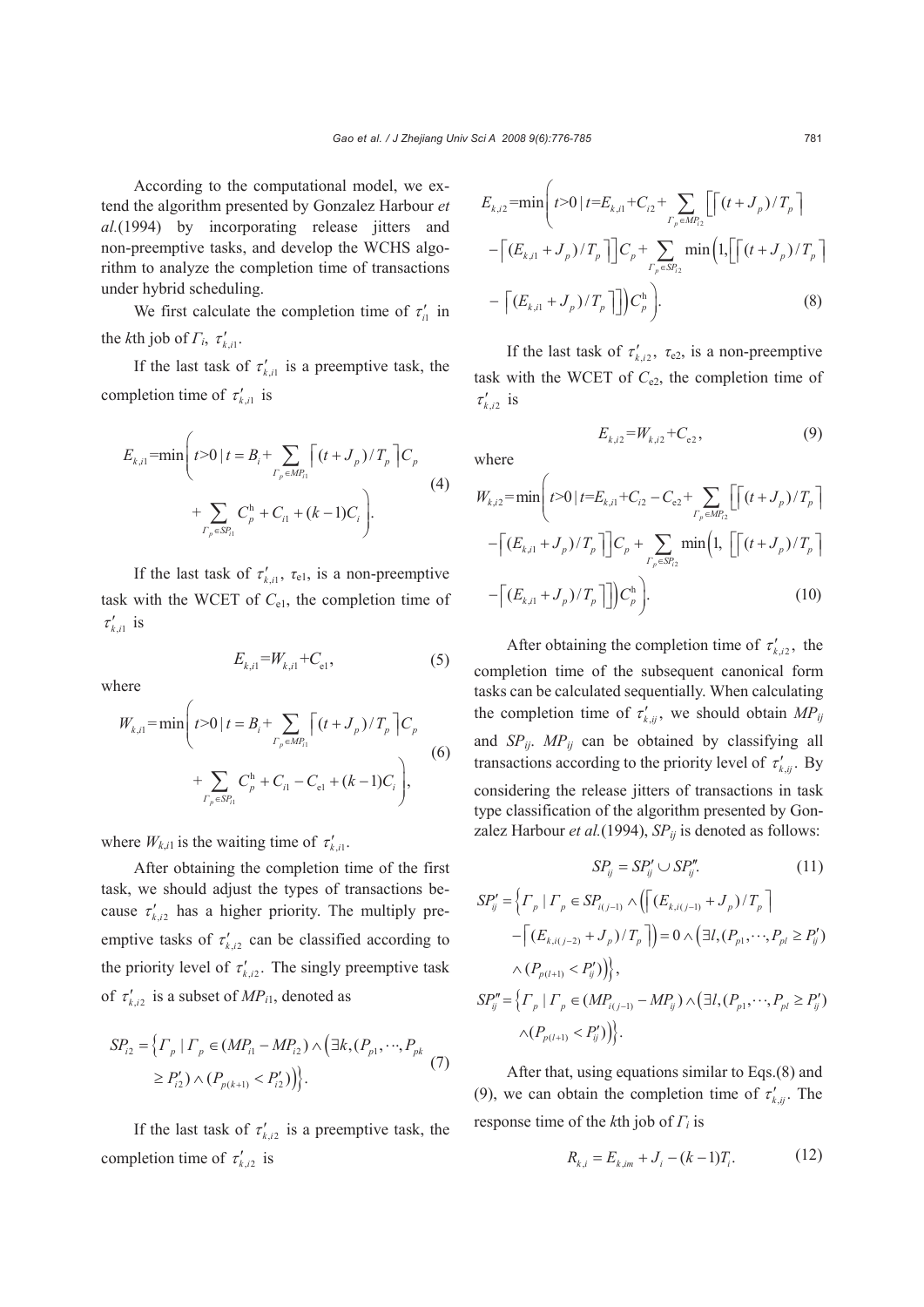#### EXAMPLE AND EXPERIMENTS

#### **Example**

In this subsection, we use an engine electronic control system as an example to illustrate the use of the WCHS algorithm. The transactions are shown in Fig.2.



**Fig.2 Engine electronic control system. Each transaction consists of multiple tasks, and the arrows between tasks denote the execution sequence of tasks. The tasks filled with gray color denote non-preemptive tasks** 

In Fig.2, *Γ*1 is an electronic ignition transaction. It works as follows. First, *τ*11 collects shaft and load signals and regulates these signals. Then  $\tau_{12}$  collects the rotation speed signals. After that,  $\tau_{13}$  calculates the ignition time. Finally,  $\tau_{14}$  sends the ignition command to the execution component. *Γ*2 is an electronic fuel-injecting transaction. First, *τ*<sub>21</sub> receives timer signals and initializes all the parameters about fuel injection. Then  $\tau_{22}$  obtains the rotation speed signals. After that,  $\tau_{23}$  calculates the optimal position for fuel injection. Finally,  $\tau_{24}$  drives the injection component to inject fuels. *Γ*3 is an electronic throttle control transaction. First,  $\tau_{31}$  collects the signals of the pedal and the other related sensors. Then  $\tau_{32}$  calculates the optimal position of the throttle. After that,  $\tau_{33}$  calculates the adjustment angles according to the current position and the optimal position. Finally,  $τ_{34}$  sends commands to adjust the position of the throttle. *Γ*4 is a transaction responsible for collecting the water temperature of the engine.  $\tau_{41}$  first collects the water temperature information of the engine, and then sends it to  $\tau_{42}$ .  $\tau_{42}$  stores the water temperature information to a specific position.  $\Gamma_1$ ,  $\Gamma_2$ ,  $\Gamma_3$  and  $\Gamma_4$  are all periodic transactions with the periods of 20, 20, 500 and 2000 ms, and release jitters of 2, 3, 60 and 400 ms, respectively. All transactions' deadlines are equal to their periods. The parameters of all tasks are shown in Table 1.

| Table 1 Task parameters of the transactions in Fig.2 |          |           |                     |
|------------------------------------------------------|----------|-----------|---------------------|
| Task                                                 | Priority | WCET (ms) | Preemption property |
| $\tau_{11}$                                          | 9        | 0.5       | non-preemptive      |
| $\tau_{12}$                                          | 6        | 2         | preemptive          |
| $\tau_{13}$                                          | 11       | 3         | preemptive          |
| $\tau_{14}$                                          | 10       | 1         | non-preemptive      |
| $\tau_{21}$                                          | 11       | 0.5       | non-preemptive      |
| $\tau_{22}$                                          | 8        | 2         | preemptive          |
| $\tau_{23}$                                          | 6        | 3         | preemptive          |
| $\tau_{24}$                                          | 7        | 2         | non-preemptive      |
| $\tau_{31}$                                          | 5        | 1         | non-preemptive      |
| $\tau_{32}$                                          | 3        | 40        | preemptive          |
| $\tau_{33}$                                          | 4        | 15        | preemptive          |
| $\tau_{34}$                                          | 5        | 20        | preemptive          |
| $\tau_{41}$                                          | 2        | 2         | non-preemptive      |
| $\tau_{42}$                                          | 1        | 40        | preemptive          |

First, calculate the WCRT of *Γ*1. *Γ*1′ consists of two tasks,  $\tau'_{11}$  and  $\tau'_{12}$ .  $\tau'_{11}$  includes  $\tau_{11}$  and  $\tau_{12}$ ;  $\tau'_{12}$ includes  $\tau_{13}$  and  $\tau_{14}$ .

After classifying the types of transactions with  $P'_{11} = 6$ , we can conclude that  $\Gamma_2$  is a multiply preemptive transaction, and *Γ*3 and *Γ*4 are blocking transactions.  $\tau_{31}$  and  $\tau_{41}$  are non-preemptive transactions with priorities less than 6, so they have blocking effect on *Γ*1′. From Eq.(1), we can derive that the blocked time  $\Gamma_1'$  suffers is contributed by  $\tau_{41}$ , and is equal to 2 ms. The length of the *Γ*1′-busy period is

$$
L_1 = \min\left(t > 0 \mid t = 2 + \lceil (t + 3) / 20 \rceil \times 7.5 + \lceil (t + 2) / 20 \rceil \times 6.5\right) = 16,
$$

where the first item, 2, is the blocked time that *Γ*1′ suffers; the second term is the multiply preemptive time that  $\Gamma_2$  contributes to  $\Gamma_1$ '; the third term is the total execution time of all *Γ*1′'s jobs in the busy period. Because *Γ*1 has the release jitter of 2 ms and period of 20 ms, there is only one job of *Γ*1 in the busy period.

Because the last task that  $\tau'_{111}$  includes,  $\tau_{12}$ , is preemptive, we can obtain the completion time of  $\tau'_{1,11}$  using Eq.(4):

$$
E_{1,11} = \min\left(t > 0 \mid t = 2 + \lceil (t+3)/20 \rceil \times 7.5 + 2.5\right) = 12,
$$

where the first item, 2, is the blocking time that  $\tau_{41}$ contributes to  $\tau'_{111}$ ; the second term is the multiply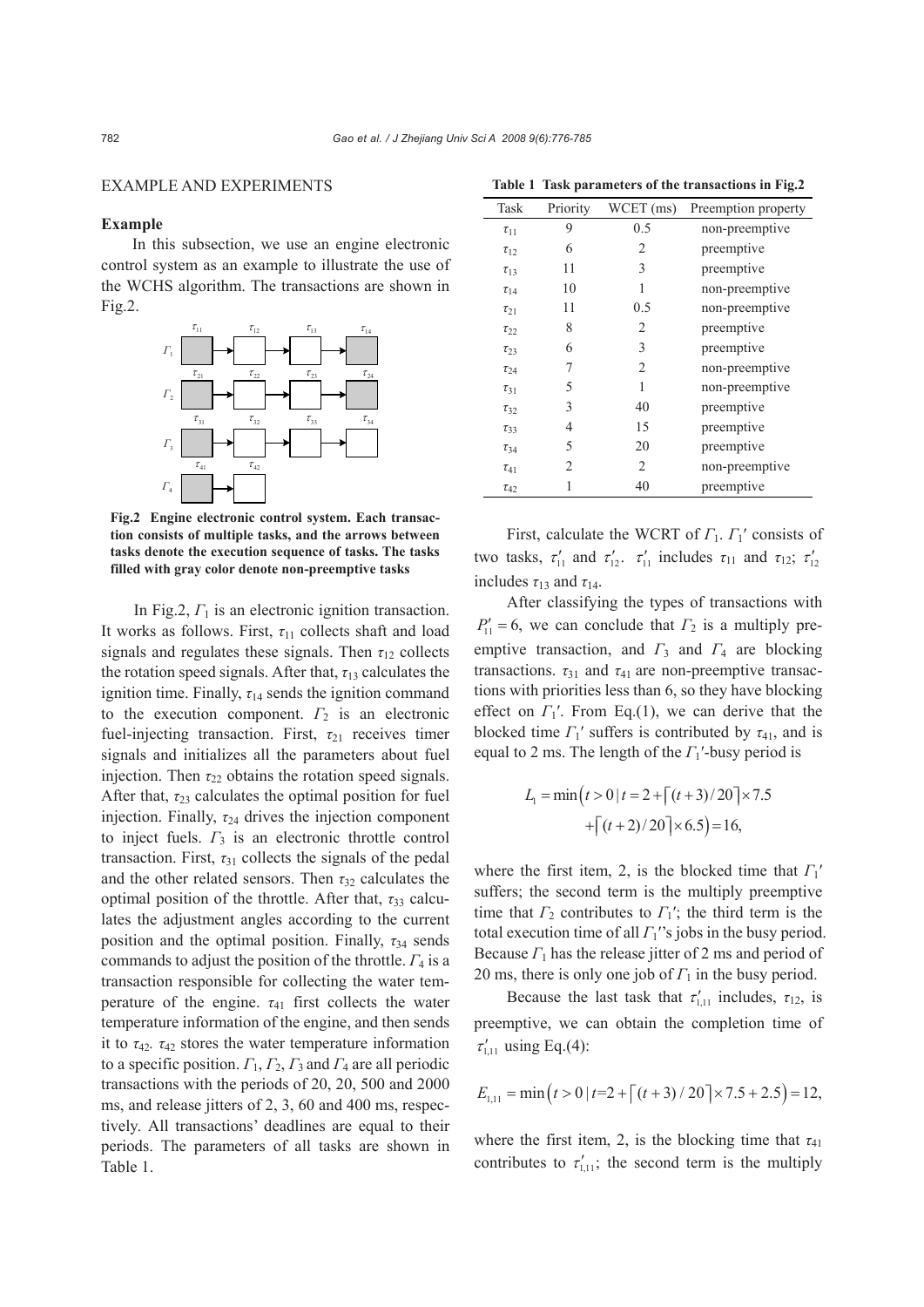preemptive time that  $\Gamma_2$  contributes to  $\tau'_{1,11}$ ; the third item 2.5 is the WCET of  $\tau'_{111}$ .

After that, classify the types of all transactions in  $MP_{11}$  according to  $P'_{12}$ . We can know that  $SP_{12}$  has only the transaction  $\Gamma_2$ , and  $MP_{12}$  is empty.  $\tau'_{12}$  is a non-preemptive task. From Eq.(10), we can derive its waiting time:

$$
W_{1,12} = \min\left(t > 0 \mid t = 12 + \min\left(1, \left[\lceil (t+3)/20 \rceil - \lceil 15/20 \rceil\right] \right) \times 0.5 + 3\right) = 15,
$$

where 12 is the completion time of  $\tau'_{111}$ , 0.5 is the singly preemptive time coming from the initial H segment of  $\Gamma_2$ ; 3 is the WCET of  $\tau_{13}$ . Because the singly preemptive time is zero during the waiting time of  $\tau'_{1,12}$ , the waiting time of  $\tau'_{1,12}$  is 12+3=15 (ms).

The completion time of  $\tau'_{112}$  is

$$
E_{1,12} = 15 + 1 = 16.
$$

There is only one job of *Γ*1′ in the busy period. The WCRT of *Γ*1′ is equal to that of *Γ*1, i.e., 16+2=18 (ms).

Similarly, we can derive that the WCRTs of *Γ*2, *Γ*3 and *Γ*4 are 19, 334 and 812 ms, respectively. Because the WCRT of each transaction is less than its deadline, the system is schedulable.

### **Experiments and discussion**

In order to evaluate the performance of the WCHS algorithm, we compared the WCHS algorithm with the WCDOPS+ algorithm, an algorithm working well in transaction models. The experiment was performed on a PC with CPU AMD AthlonXP 2500+, 512 MB memory, and running Windows XP. We made use of the fact that transactions were executed sequentially to reduce the computational complexity of WCDOPS+. We investigated the WCRT of transactions and the computation time of the schedulability analysis with the average task numbers of transactions being 3, 5, 7, 9, 11 and 13. For a specific average task number, we created 20 transactions randomly. We used the method presented in (Pillai and Shin, 2001) to generate transaction sets. The periods of transactions can be short  $(1~10~\text{ms})$ , medium  $(10~100~$ 

ms), or long (100~1000 ms) periods to simulate different kinds of applications. The purpose of using transaction sets generated randomly is to avoid the limitation of transaction types and preemptive properties in real-world systems. Transactions are uniformly distributed into these three kinds of periods. Transactions are all preemptive with deadlines larger than or equal to their periods. The release jitters of transactions are generated randomly, and they are less than 20% of the transactions' deadlines. We compared their computational results and computing speed. Experiments showed that there are no differences in WCRT between WCHS and WCDOPS+ algorithms. The computation time of the schedulability analysis is shown in Fig.3.



**Fig.3 Computation time of the schedulability analysis**

Fig.3 shows that the computation time of WCDOPS+ is always larger than that of WCHS. The larger the average task number of transactions, the more significant their time difference. WCDOPS+ calculates the best-case response time and the WCRT of tasks one by one to obtain the WCRT of transactions, which incurs more computation overheads. WCHS calculates the completion time of canonical form tasks to obtain the WCRT of transactions. The number of the canonical form tasks of a transaction is always less than that of the tasks of the transaction, so WCHS has less computation overheads. With the increment of average task numbers, difference between the computed task numbers in the two algorithms increases, which leads to more significant difference between their computation time.

Because there are many transactions triggered by the user input in automotive electronic systems, a steady average response time is desirable for the driver. Besides that, non-preemptive tasks may influence the schedulability of transactions, which re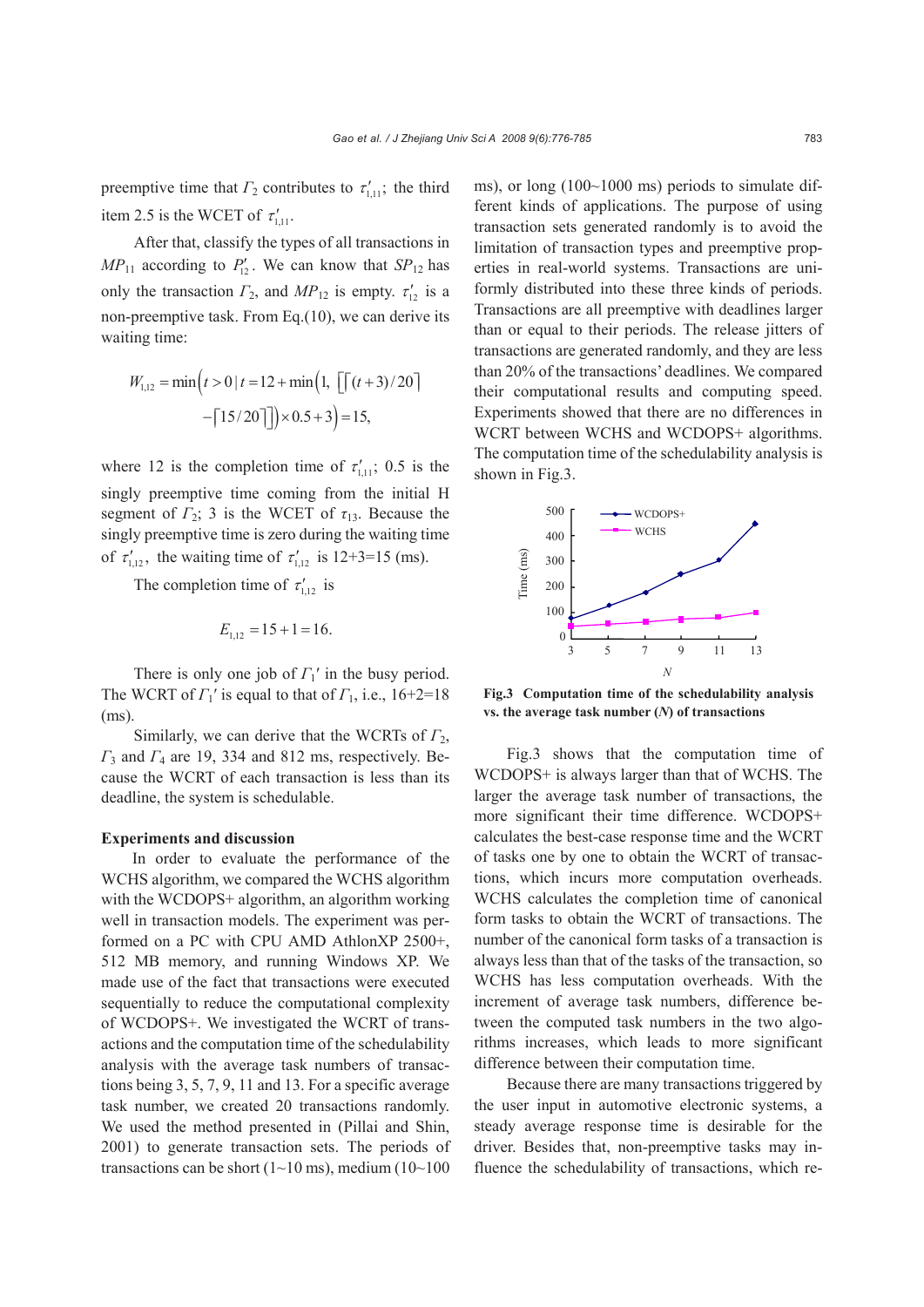quires the developer to arrange the tasks' granularities (their WCET) and assign their priorities and preemption properties properly to develop correct software. Therefore, we investigated the influence of hybrid scheduling on the average WCRT and schedulability of transactions. Because there is no other existing algorithm for schedulability analysis of transactions under hybrid scheduling, we used the WCHS algorithm to perform the scheduling analysis. We used two transaction sets in the experiments. The first transaction set, TS1, was generated by using the above method and had 20 transactions. The average task number of transactions in TS1 was 7. After that, adjust the CPU utilization to be 10%, …, 80% by scaling the tasks' WCET proportionally. Under every utilization, generate the transaction set TS2 by changing the tasks' preemption property with the probability of 10% to be non-preemptive. The average WCRT is shown in Fig.4, and the average unschedulable transaction number is shown in Fig.5. Note that every datum is the average value of 10 measurements.



**Fig.4 Average WCRT vs. utilization** *U*



**Fig.5 Number of missing deadline tasks vs. utiliza**tion  $U$ 

Fig.4 shows that the average WCRT of transactions increases with the increment of utilization, and the average WCRT of TS2 is usually larger than that of TS1. Under higher utilization, more interference among transactions makes the average WCRT of transactions longer. Although the non-preemptive task may reduce the WCRT of the transaction it belongs to, it may increase the WCRT of transactions with higher task priorities, which increases the average response time of systems. However, in some cases, the average WCRT of TS2 is smaller than that of TS1. It is because some transactions with lower task priorities can improve schedulability greatly after changing tasks' properties into non-preemption. In a word, there is little difference of the average WCRT of transactions between TS1 and TS2.

Fig.5 shows that some transactions become unschedulable after some tasks become non-preemptive, and the non-preemptive task number increases with the increment of utilization. Usually, short and medium period transactions consist of tasks with high priorities. In some cases, non-preemptive tasks may contribute blocking effect to short and medium period transactions, making them unschedulable. With the increment of utilization, more interference among transactions leads to more unschedulable transactions.

It is well known that non-preemptive tasks have the advantage of preventing tasks' execution from being interrupted, reducing system overheads and making resource synchronization easy to realize. From the above experiments, we can draw the conclusion that non-preemptive tasks have little influence on the average WCRT of transactions. Sometimes we can make use of non-preemptive tasks to reduce the WCRT of some transactions. However, if the WCET of a non-preemptive task is too long, it is necessary to take some measures, for example, dividing a non-preemptive task into multiple tasks with smaller WCET, or assigning tasks' priorities and preemption properties properly to reduce the blocking effect on other transactions.

#### **CONCLUSION**

In this paper, we present the worst-case hybrid scheduling (WCHS) algorithm, a schedulability analysis method for transactions with release jitters